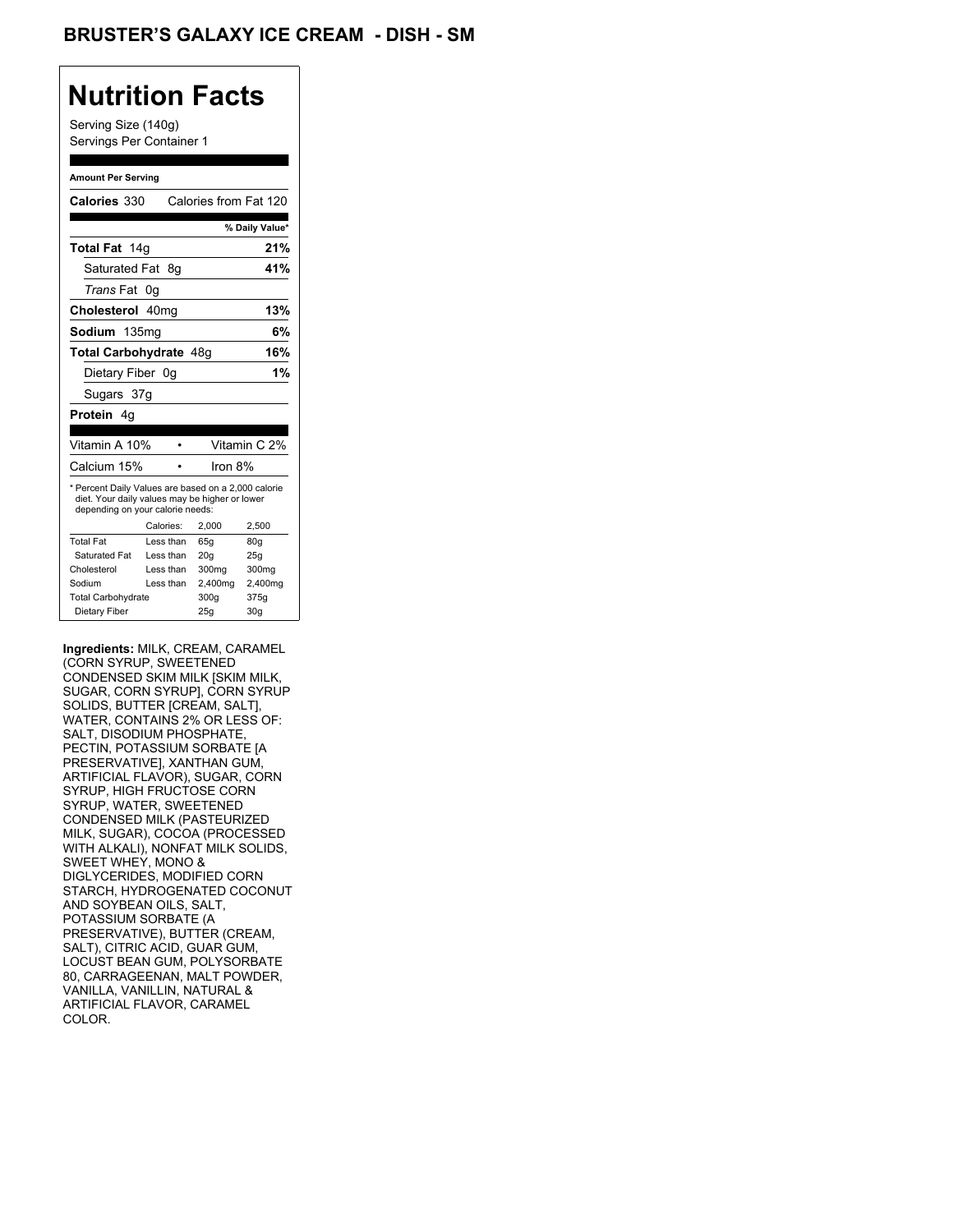## BRUSTER'S GALAXY ICE CREAM - DISH - REG

## Nutrition Facts

Serving Size (210g) Servings Per Container 1

#### Amount Per Serving

| Calories 500                                                                                                                              |                  | Calories from Fat 190 |                          |
|-------------------------------------------------------------------------------------------------------------------------------------------|------------------|-----------------------|--------------------------|
|                                                                                                                                           |                  |                       | % Daily Value*           |
| Total Fat 21q                                                                                                                             |                  |                       | 32%                      |
| Saturated Fat 12g                                                                                                                         |                  |                       | 61%                      |
| Trans Fat                                                                                                                                 | 0g               |                       |                          |
| Cholesterol                                                                                                                               | 60 <sub>mg</sub> |                       | 20%                      |
| Sodium 210mg                                                                                                                              |                  |                       | 9%                       |
| Total Carbohydrate 72g                                                                                                                    |                  |                       | 24%                      |
| Dietary Fiber 0g                                                                                                                          |                  |                       | 2%                       |
| Sugars 55g                                                                                                                                |                  |                       |                          |
| Protein<br>6g                                                                                                                             |                  |                       |                          |
|                                                                                                                                           |                  |                       |                          |
| Vitamin A 15%                                                                                                                             |                  |                       | Vitamin C <sub>4</sub> % |
| Calcium 20%                                                                                                                               |                  | Iron 15%              |                          |
| * Percent Daily Values are based on a 2,000 calorie<br>diet. Your daily values may be higher or lower<br>depending on your calorie needs: |                  |                       |                          |
|                                                                                                                                           | Calories:        | 2.000                 | 2,500                    |
| <b>Total Fat</b>                                                                                                                          | Less than        | 65q                   | 80q                      |
| Saturated Fat                                                                                                                             | Less than        | 20q                   | 25g                      |
| Cholesterol                                                                                                                               | Less than        | 300mg                 | 300mg                    |
| Sodium                                                                                                                                    | Less than        | 2,400mg               | 2,400mg                  |
| <b>Total Carbohydrate</b>                                                                                                                 |                  | 300g                  | 375g                     |
| Dietary Fiber                                                                                                                             |                  | 25q                   | 30q                      |

Ingredients: MILK, CREAM, CARAMEL (CORN SYRUP, SWEETENED CONDENSED SKIM MILK [SKIM MILK, SUGAR, CORN SYRUP], CORN SYRUP SOLIDS, BUTTER [CREAM, SALT], WATER, CONTAINS 2% OR LESS OF: SALT, DISODIUM PHOSPHATE, PECTIN, POTASSIUM SORBATE [A PRESERVATIVE], XANTHAN GUM, ARTIFICIAL FLAVOR), SUGAR, CORN SYRUP, HIGH FRUCTOSE CORN SYRUP, WATER, SWEETENED CONDENSED MILK (PASTEURIZED MILK, SUGAR), COCOA (PROCESSED WITH ALKALI), NONFAT MILK SOLIDS, SWEET WHEY, MONO & DIGLYCERIDES, MODIFIED CORN STARCH, HYDROGENATED COCONUT AND SOYBEAN OILS, SALT, POTASSIUM SORBATE (A PRESERVATIVE), BUTTER (CREAM, SALT), CITRIC ACID, GUAR GUM, LOCUST BEAN GUM, POLYSORBATE 80, CARRAGEENAN, MALT POWDER, VANILLA, VANILLIN, NATURAL & ARTIFICIAL FLAVOR, CARAMEL COLOR.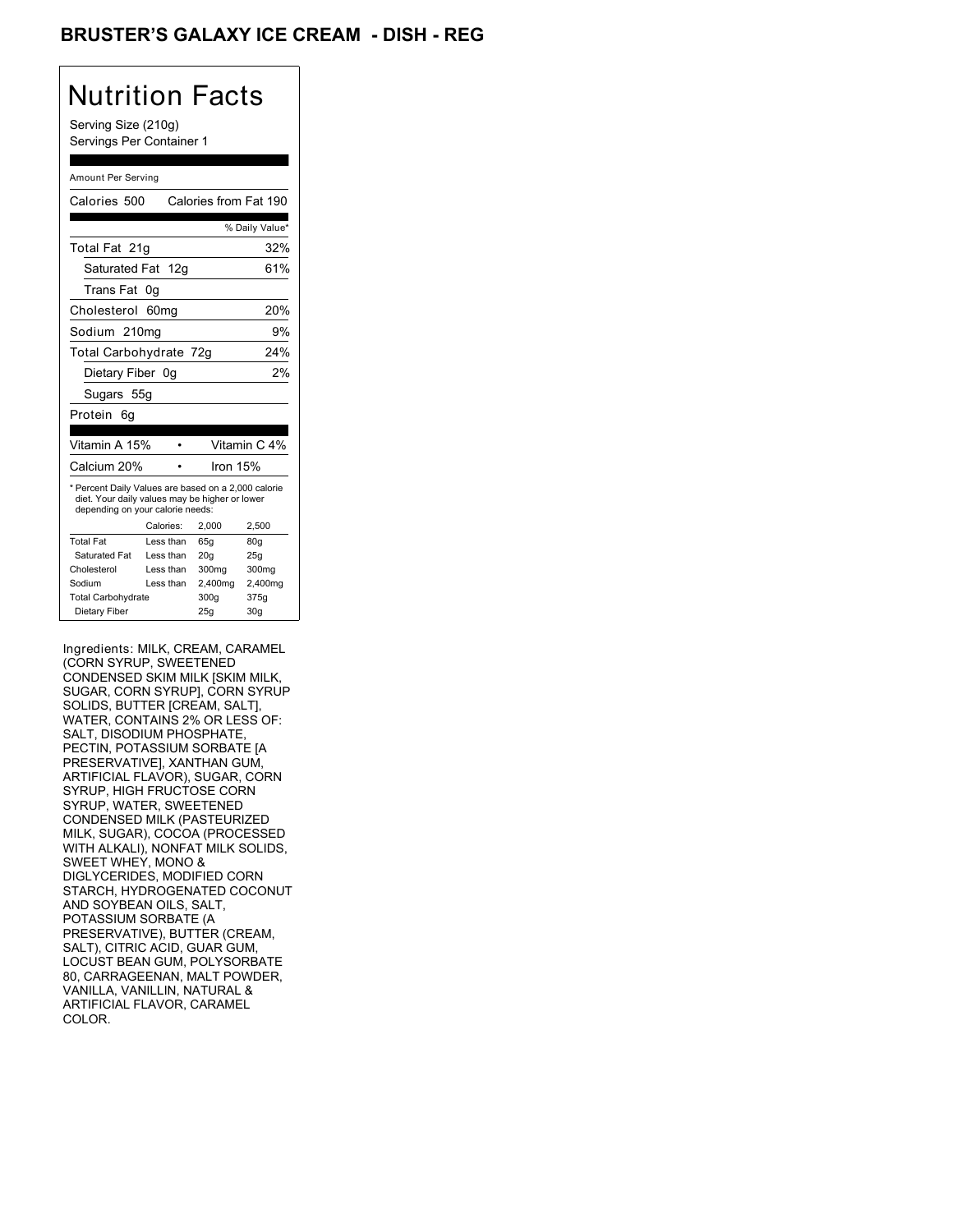### BRUSTER'S GALAXY ICE CREAM - DISH <mark>-</mark> LG

## Nutrition Facts

Serving Size (280g) Servings Per Container 1

#### Amount Per Serving

| Calories 670                                                                                                                              |                  | Calories from Fat 250 |                 |
|-------------------------------------------------------------------------------------------------------------------------------------------|------------------|-----------------------|-----------------|
|                                                                                                                                           |                  |                       | % Daily Value*  |
| Total Fat 28g                                                                                                                             |                  |                       | 43%             |
| Saturated Fat                                                                                                                             | 16 <sub>q</sub>  |                       | 82%             |
| Trans Fat                                                                                                                                 | 0g               |                       |                 |
| Cholesterol                                                                                                                               | 80 <sub>mq</sub> |                       | 27%             |
| Sodium 270mg                                                                                                                              |                  |                       | 11%             |
| Total Carbohydrate 96g                                                                                                                    |                  |                       | 32%             |
| Dietary Fiber <1q                                                                                                                         |                  |                       | 2%              |
| Sugars 73g                                                                                                                                |                  |                       |                 |
| Protein 8q                                                                                                                                |                  |                       |                 |
|                                                                                                                                           |                  |                       |                 |
| Vitamin A 20%                                                                                                                             |                  |                       | Vitamin C 6%    |
| Calcium 25%                                                                                                                               |                  | Iron $20%$            |                 |
| * Percent Daily Values are based on a 2,000 calorie<br>diet. Your daily values may be higher or lower<br>depending on your calorie needs: |                  |                       |                 |
|                                                                                                                                           | Calories:        | 2.000                 | 2,500           |
| <b>Total Fat</b>                                                                                                                          | Less than        | 65q                   | 80q             |
| Saturated Fat                                                                                                                             | Less than        | 20q                   | 25q             |
| Cholesterol                                                                                                                               | Less than        | 300mg                 | 300mg           |
| Sodium                                                                                                                                    | Less than        | 2,400mg               | 2,400mg         |
| <b>Total Carbohydrate</b>                                                                                                                 |                  | 300g                  | 375g            |
| Dietary Fiber                                                                                                                             |                  | 25q                   | 30 <sub>q</sub> |

Ingredients: MILK, CREAM, CARAMEL (CORN SYRUP, SWEETENED CONDENSED SKIM MILK [SKIM MILK, SUGAR, CORN SYRUP], CORN SYRUP SOLIDS, BUTTER [CREAM, SALT], WATER, CONTAINS 2% OR LESS OF: SALT, DISODIUM PHOSPHATE, PECTIN, POTASSIUM SORBATE [A PRESERVATIVE], XANTHAN GUM, ARTIFICIAL FLAVOR), SUGAR, CORN SYRUP, HIGH FRUCTOSE CORN SYRUP, WATER, SWEETENED CONDENSED MILK (PASTEURIZED MILK, SUGAR), COCOA (PROCESSED WITH ALKALI), NONFAT MILK SOLIDS, SWEET WHEY, MONO & DIGLYCERIDES, MODIFIED CORN STARCH, HYDROGENATED COCONUT AND SOYBEAN OILS, SALT, POTASSIUM SORBATE (A PRESERVATIVE), BUTTER (CREAM, SALT), CITRIC ACID, GUAR GUM, LOCUST BEAN GUM, POLYSORBATE 80, CARRAGEENAN, MALT POWDER, VANILLA, VANILLIN, NATURAL & ARTIFICIAL FLAVOR, CARAMEL COLOR.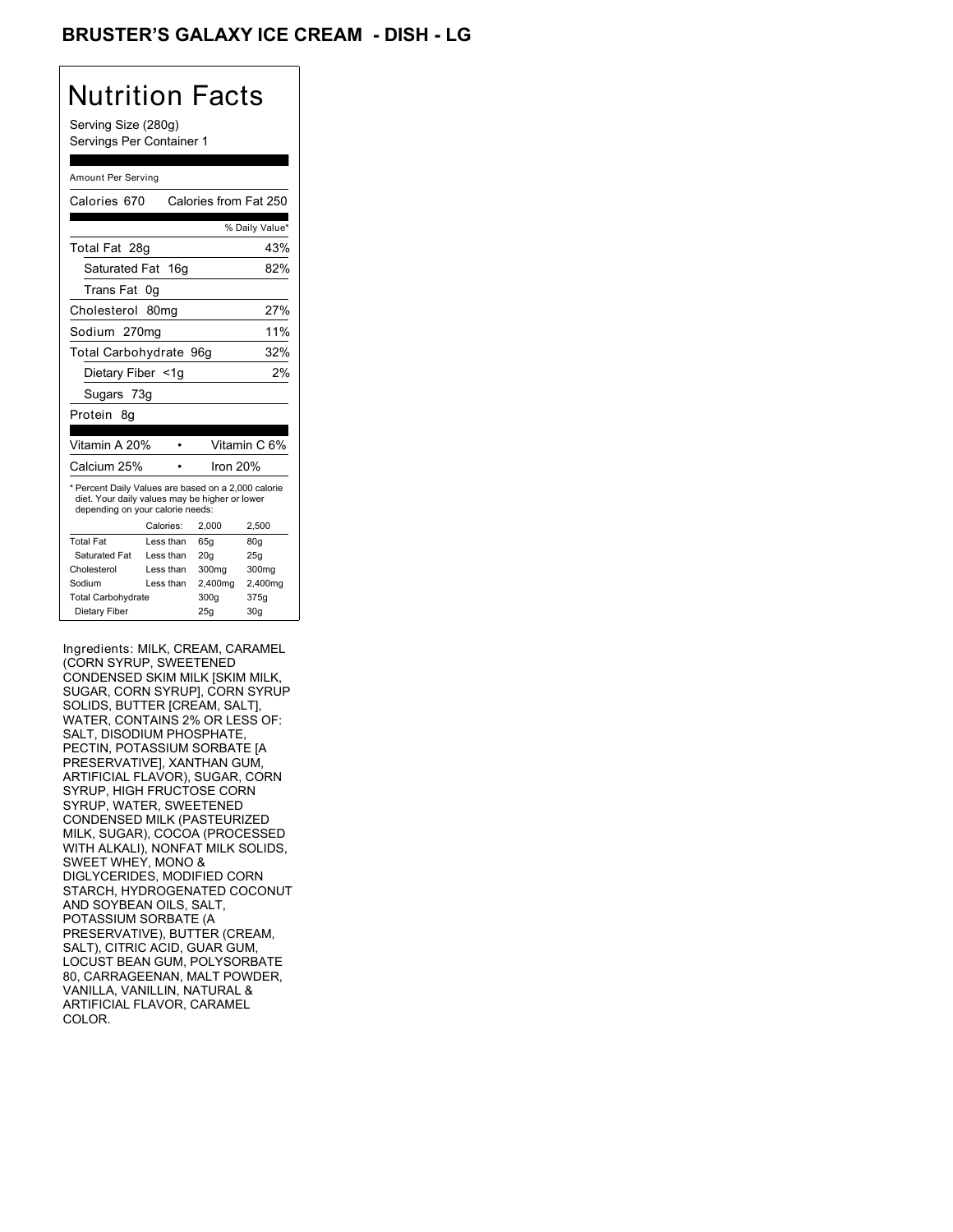## BRUSTER'S GALAXY ICE CREAM - SUGAR CONE - SM

# Nutrition Facts

Serving Size (153g) Servings Per Container 1

#### Amount Per Serving

| Calories 380                                                 | Calories from Fat 130 |                |
|--------------------------------------------------------------|-----------------------|----------------|
|                                                              |                       | % Daily Value* |
| Total Fat 14g                                                |                       | 22%            |
| Saturated Fat 8g                                             |                       | 41%            |
| Trans Fat 0q                                                 |                       |                |
| Cholesterol 40mg                                             |                       | 13%            |
| Sodium 160mg                                                 |                       | 7%             |
| Total Carbohydrate 60g                                       |                       | 20%            |
| Dietary Fiber 0g                                             |                       | $1\%$          |
| Sugars 40g                                                   |                       |                |
| Protein 4q                                                   |                       |                |
| Vitamin A 10%                                                |                       | Vitamin C 2%   |
| Calcium 15%                                                  | Iron 10%              |                |
| * Percent Daily Values are based on a 2,000 calorie<br>diet. |                       |                |

Ingredients: MILK, CREAM, CARAMEL (CORN SYRUP, SWEETENED CONDENSED SKIM MILK [SKIM MILK, SUGAR, CORN SYRUP], CORN SYRUP SOLIDS, BUTTER [CREAM, SALT], WATER, CONTAINS 2% OR LESS OF: SALT, DISODIUM PHOSPHATE, PECTIN, POTASSIUM SORBATE [A PRESERVATIVE], XANTHAN GUM, ARTIFICIAL FLAVOR), SUGAR, CORN SYRUP, HIGH FRUCTOSE CORN SYRUP, WATER, SWEETENED CONDENSED MILK (PASTEURIZED MILK, SUGAR), COCOA (PROCESSED WITH ALKALI), NONFAT MILK SOLIDS, SWEET WHEY, MONO & DIGLYCERIDES, MODIFIED CORN STARCH, HYDROGENATED COCONUT AND SOYBEAN OILS, SALT, POTASSIUM SORBATE (A PRESERVATIVE), BUTTER (CREAM, SALT), CITRIC ACID, GUAR GUM, LOCUST BEAN GUM, POLYSORBATE 80, CARRAGEENAN, MALT POWDER, VANILLA, VANILLIN, NATURAL & ARTIFICIAL FLAVOR, CARAMEL COLOR. SUGAR CONE: ENRICHED WHEAT FLOUR (ENRICHED WITH NIACIN, REDUCED IRON, THIAMIN MONONITRATE, RIBOFLAVIN, FOLIC ACID), TAPIOCA FLOUR, SUGAR, VEGETABLE SHORTENING (SOYBEAN AND/OR CANOLA OIL, MODIFIED PALM OIL, SOY LECITHIN, AND/OR PARTIALLY HYDROGENATED SOYBEAN OIL), OAT FIBER AND/OR VEGETABLE FIBER, SALT, CARAMEL COLOR, ARTIFICIAL FLAVOR, SOY LECITHIN.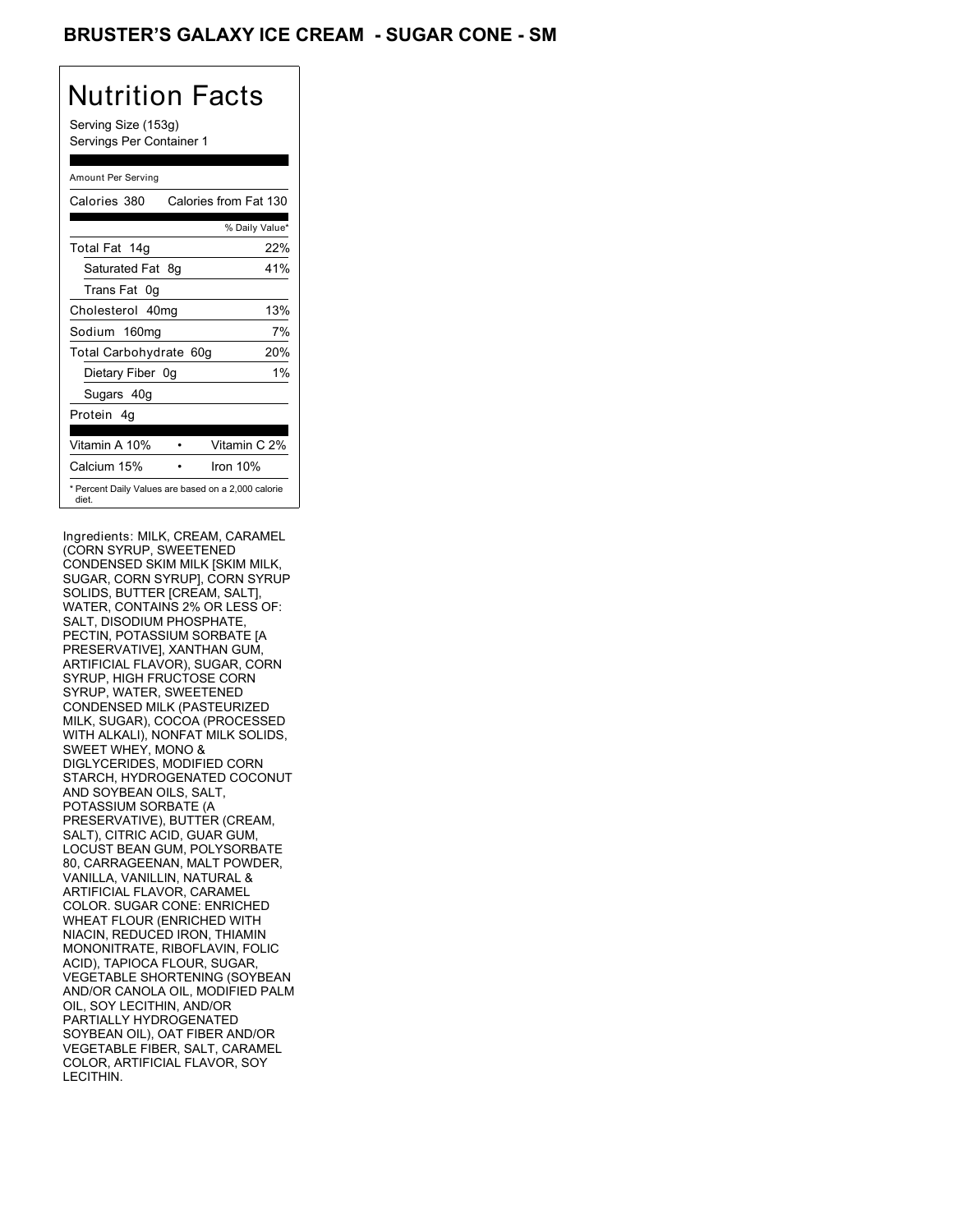## BRUSTER'S GALAXY ICE CREAM - SUGAR CONE - REG

## Nutrition Facts

Serving Size (223g) Servings Per Container 1

#### Amount Per Serving

| Calories 550                                                 | Calories from Fat 190 |
|--------------------------------------------------------------|-----------------------|
|                                                              | % Daily Value*        |
| Total Fat 21g                                                | 32%                   |
| Saturated Fat 12g                                            | 61%                   |
| Trans Fat 0q                                                 |                       |
| Cholesterol 60mg                                             | 20%                   |
| Sodium 230mg                                                 | 9%                    |
| Total Carbohydrate 84g                                       | 28%                   |
| Dietary Fiber 0g                                             | 2%                    |
| Sugars 58g                                                   |                       |
| Protein 6q                                                   |                       |
| Vitamin A 15%                                                | Vitamin C 4%          |
| Calcium 20%                                                  | Iron 15%              |
| * Percent Daily Values are based on a 2,000 calorie<br>diet. |                       |

Ingredients: MILK, CREAM, CARAMEL (CORN SYRUP, SWEETENED CONDENSED SKIM MILK [SKIM MILK, SUGAR, CORN SYRUP], CORN SYRUP SOLIDS, BUTTER [CREAM, SALT], WATER, CONTAINS 2% OR LESS OF: SALT, DISODIUM PHOSPHATE, PECTIN, POTASSIUM SORBATE [A PRESERVATIVE], XANTHAN GUM, ARTIFICIAL FLAVOR), SUGAR, CORN SYRUP, HIGH FRUCTOSE CORN SYRUP, WATER, SWEETENED CONDENSED MILK (PASTEURIZED MILK, SUGAR), COCOA (PROCESSED WITH ALKALI), NONFAT MILK SOLIDS, SWEET WHEY, MONO & DIGLYCERIDES, MODIFIED CORN STARCH, HYDROGENATED COCONUT AND SOYBEAN OILS, SALT, POTASSIUM SORBATE (A PRESERVATIVE), BUTTER (CREAM, SALT), CITRIC ACID, GUAR GUM, LOCUST BEAN GUM, POLYSORBATE 80, CARRAGEENAN, MALT POWDER, VANILLA, VANILLIN, NATURAL & ARTIFICIAL FLAVOR, CARAMEL COLOR. SUGAR CONE: ENRICHED WHEAT FLOUR (ENRICHED WITH NIACIN, REDUCED IRON, THIAMIN MONONITRATE, RIBOFLAVIN, FOLIC ACID), TAPIOCA FLOUR, SUGAR, VEGETABLE SHORTENING (SOYBEAN AND/OR CANOLA OIL, MODIFIED PALM OIL, SOY LECITHIN, AND/OR PARTIALLY HYDROGENATED SOYBEAN OIL), OAT FIBER AND/OR VEGETABLE FIBER, SALT, CARAMEL COLOR, ARTIFICIAL FLAVOR, SOY LECITHIN.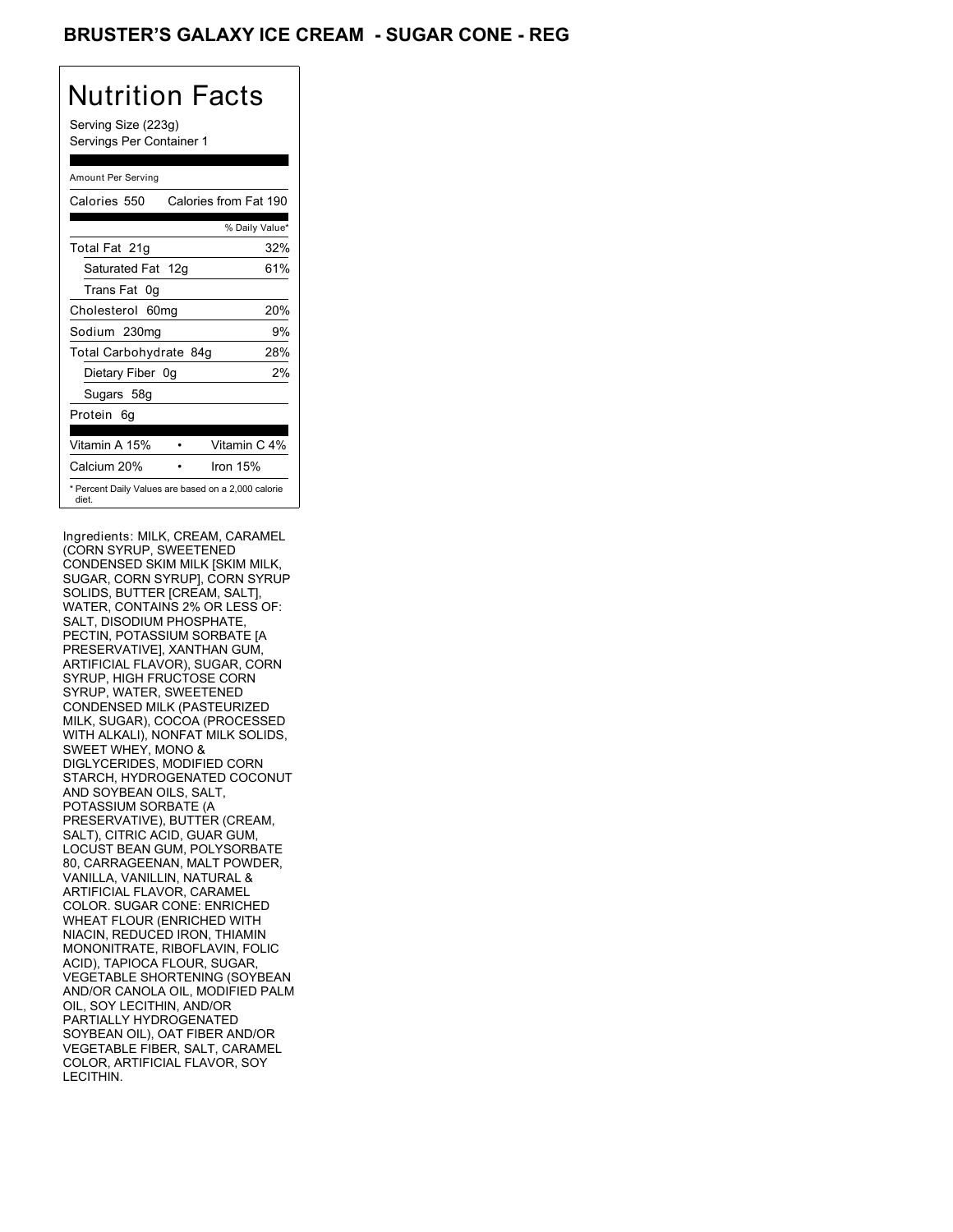## BRUSTER'S GALAXY ICE CREAM - SUGAR CONE - LG

# Nutrition Facts

Serving Size (293g) Servings Per Container 1

#### Amount Per Serving

| Calories 720            | Calories from Fat 250                               |
|-------------------------|-----------------------------------------------------|
|                         | % Daily Value*                                      |
| Total Fat 28g           | 43%                                                 |
| Saturated Fat 16g       | 82%                                                 |
| Trans Fat 0q            |                                                     |
| Cholesterol 80mg        | 27%                                                 |
| Sodium 290mg            | 12%                                                 |
| Total Carbohydrate 108g | 36%                                                 |
| Dietary Fiber <1g       | 2%                                                  |
| Sugars 76g              |                                                     |
| Protein 8q              |                                                     |
| Vitamin A 20%           | Vitamin C 6%                                        |
| Calcium 25%             | Iron 20%                                            |
| diet.                   | * Percent Daily Values are based on a 2,000 calorie |

Ingredients: MILK, CREAM, CARAMEL (CORN SYRUP, SWEETENED CONDENSED SKIM MILK [SKIM MILK, SUGAR, CORN SYRUP], CORN SYRUP SOLIDS, BUTTER [CREAM, SALT], WATER, CONTAINS 2% OR LESS OF: SALT, DISODIUM PHOSPHATE, PECTIN, POTASSIUM SORBATE [A PRESERVATIVE], XANTHAN GUM, ARTIFICIAL FLAVOR), SUGAR, CORN SYRUP, HIGH FRUCTOSE CORN SYRUP, WATER, SWEETENED CONDENSED MILK (PASTEURIZED MILK, SUGAR), COCOA (PROCESSED WITH ALKALI), NONFAT MILK SOLIDS, SWEET WHEY, MONO & DIGLYCERIDES, MODIFIED CORN STARCH, HYDROGENATED COCONUT AND SOYBEAN OILS, SALT, POTASSIUM SORBATE (A PRESERVATIVE), BUTTER (CREAM, SALT), CITRIC ACID, GUAR GUM, LOCUST BEAN GUM, POLYSORBATE 80, CARRAGEENAN, MALT POWDER, VANILLA, VANILLIN, NATURAL & ARTIFICIAL FLAVOR, CARAMEL COLOR. SUGAR CONE: ENRICHED WHEAT FLOUR (ENRICHED WITH NIACIN, REDUCED IRON, THIAMIN MONONITRATE, RIBOFLAVIN, FOLIC ACID), TAPIOCA FLOUR, SUGAR, VEGETABLE SHORTENING (SOYBEAN AND/OR CANOLA OIL, MODIFIED PALM OIL, SOY LECITHIN, AND/OR PARTIALLY HYDROGENATED SOYBEAN OIL), OAT FIBER AND/OR VEGETABLE FIBER, SALT, CARAMEL COLOR, ARTIFICIAL FLAVOR, SOY LECITHIN.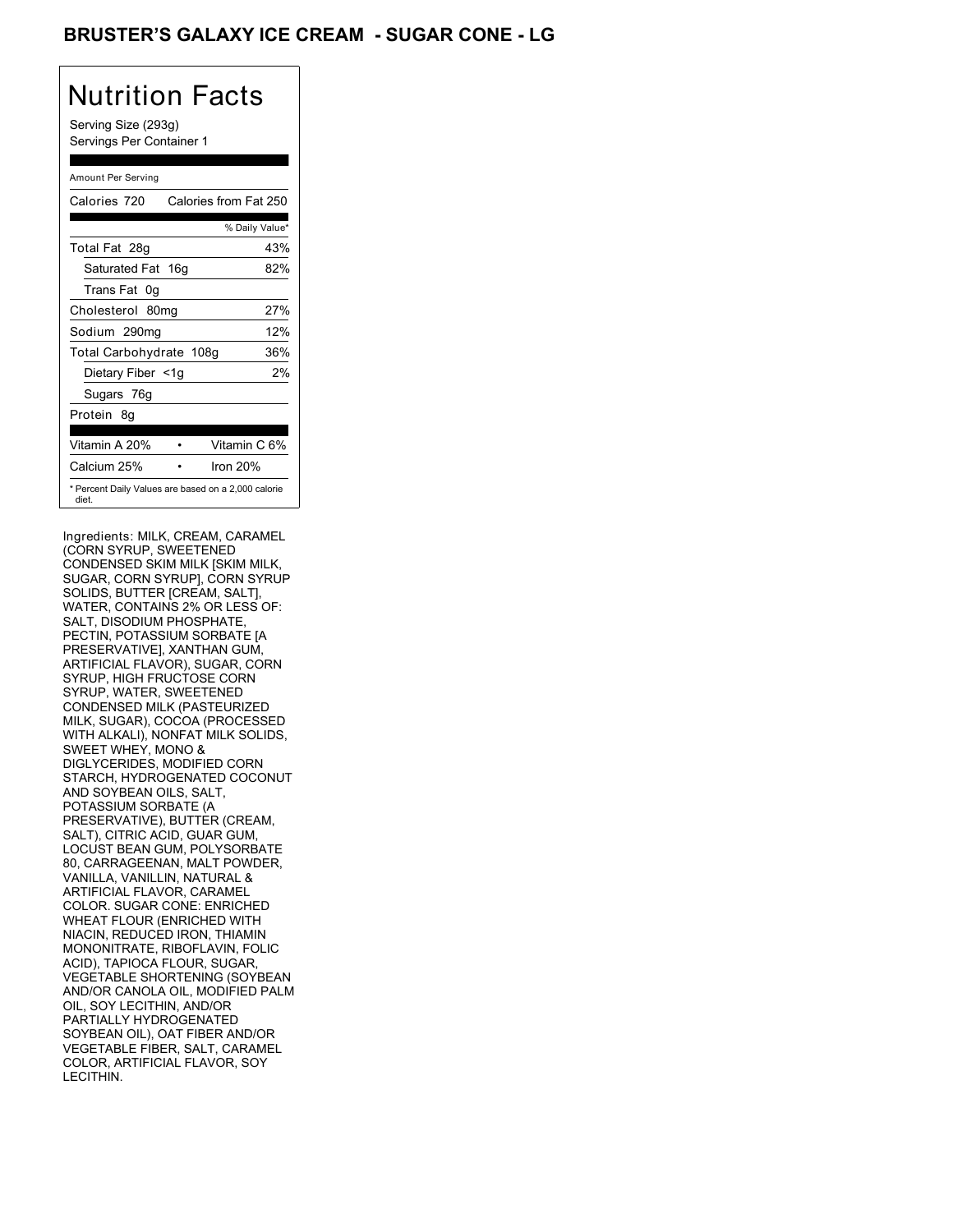## BRUSTER'S GALAXY ICE CREAM **- CAKE CONE - SM**

## Nutrition Facts

Serving Size (146g) Servings Per Container 1

#### Amount Per Serving

| Calories 360           | Calories from Fat 130                               |       |
|------------------------|-----------------------------------------------------|-------|
|                        | % Daily Value*                                      |       |
| Total Fat 14g          | 22%                                                 |       |
| Saturated Fat 8q       | 41%                                                 |       |
| Trans Fat 0q           |                                                     |       |
| Cholesterol 40mg       | 13%                                                 |       |
| Sodium 150mg           |                                                     | 6%    |
| Total Carbohydrate 53g | 18%                                                 |       |
| Dietary Fiber 0g       |                                                     | $1\%$ |
| Sugars 37g             |                                                     |       |
| Protein 4q             |                                                     |       |
| Vitamin A 10%          | Vitamin C 2%                                        |       |
| Calcium 15%            | Iron 10%                                            |       |
| diet.                  | * Percent Daily Values are based on a 2,000 calorie |       |

Ingredients: MILK, CREAM, CARAMEL (CORN SYRUP, SWEETENED CONDENSED SKIM MILK [SKIM MILK, SUGAR, CORN SYRUP], CORN SYRUP SOLIDS, BUTTER [CREAM, SALT], WATER, CONTAINS 2% OR LESS OF: SALT, DISODIUM PHOSPHATE, PECTIN, POTASSIUM SORBATE [A PRESERVATIVE], XANTHAN GUM, ARTIFICIAL FLAVOR), SUGAR, CORN SYRUP, HIGH FRUCTOSE CORN SYRUP, WATER, SWEETENED CONDENSED MILK (PASTEURIZED MILK, SUGAR), COCOA (PROCESSED WITH ALKALI), NONFAT MILK SOLIDS, SWEET WHEY, MONO & DIGLYCERIDES, MODIFIED CORN STARCH, HYDROGENATED COCONUT AND SOYBEAN OILS, SALT, POTASSIUM SORBATE (A PRESERVATIVE), BUTTER (CREAM, SALT), CITRIC ACID, GUAR GUM, LOCUST BEAN GUM, POLYSORBATE 80, CARRAGEENAN, MALT POWDER, VANILLA, VANILLIN, NATURAL & ARTIFICIAL FLAVOR, CARAMEL COLOR. CAKE CONE: ENRICHED WHEAT FLOUR (ENRICHED WITH NIACIN, REDUCED IRON, THIAMIN MONONITRATE, RIBOFLAVIN, FOLIC ACID), TAPIOCA FLOUR, SUGAR, VEGETABLE OIL SHORTENING (SOYBEAN AND/OR CANOLA OIL, MODIFIED PALM OIL, SOY LECITHIN, AND/OR PARTIALLY HYDROGENATED SOYBEAN OIL), LEAVENING (SODIUM BICARBONATE, AMMONIUM BICARBONATE), SALT, NATURAL FLAVOR, ANNATTO (VEGETABLE COLOR).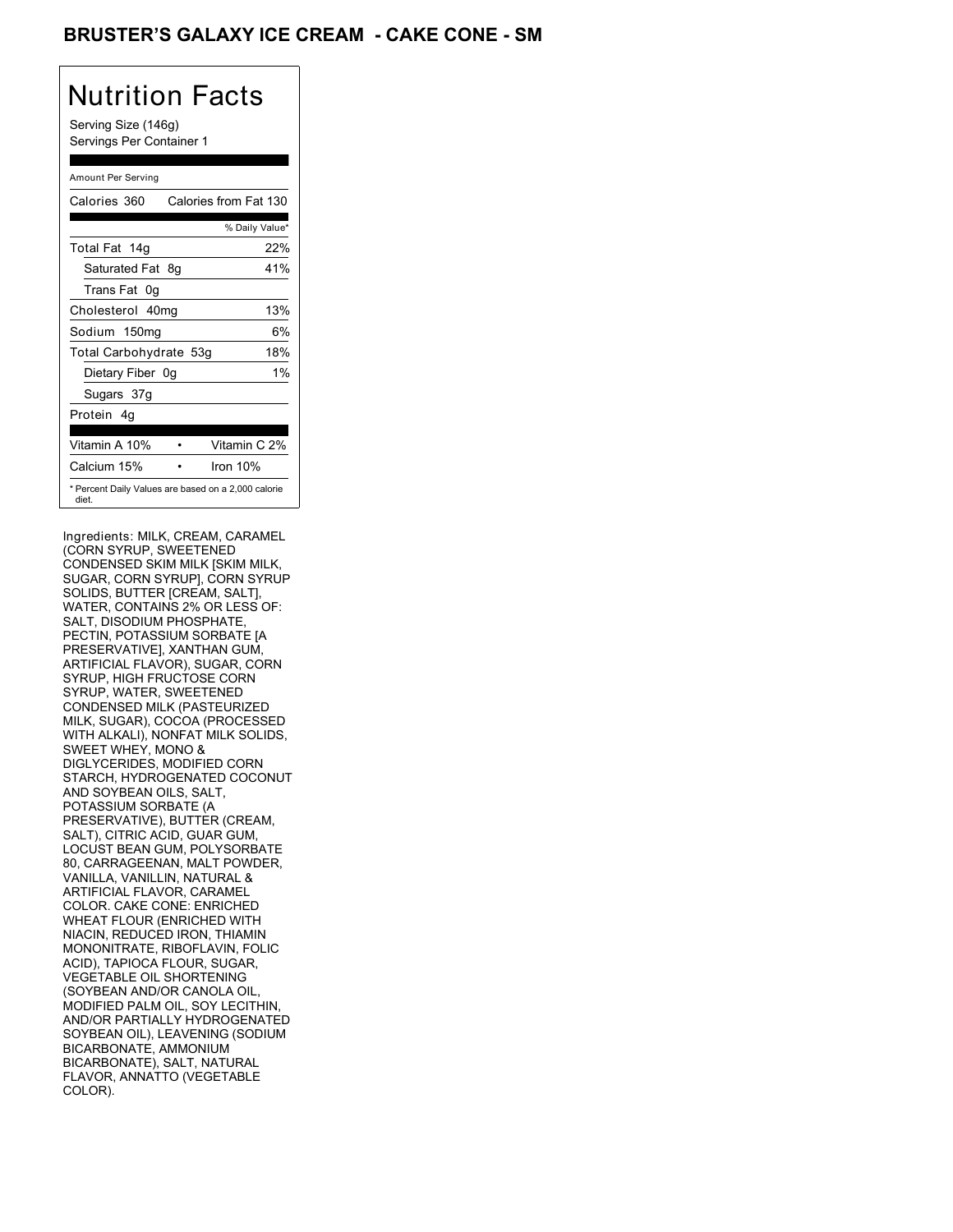## BRUSTER'S GALAXY ICE CREAM **- CAKE CONE - REG**

# Nutrition Facts

Serving Size (216g) Servings Per Container 1

#### Amount Per Serving

| Calories 520                                                 |          | Calories from Fat 190 |
|--------------------------------------------------------------|----------|-----------------------|
|                                                              |          | % Daily Value*        |
| Total Fat 21g                                                |          | 32%                   |
| Saturated Fat 12g                                            |          | 61%                   |
| Trans Fat 0q                                                 |          |                       |
| Cholesterol 60mg                                             |          | 20%                   |
| Sodium 220mg                                                 |          | 9%                    |
| Total Carbohydrate 77g                                       |          | 26%                   |
| Dietary Fiber 0g                                             |          | 2%                    |
| Sugars 55g                                                   |          |                       |
| Protein 6q                                                   |          |                       |
| Vitamin A 15%                                                |          | Vitamin C 4%          |
| Calcium 20%                                                  | Iron 15% |                       |
| * Percent Daily Values are based on a 2,000 calorie<br>diet. |          |                       |

Ingredients: MILK, CREAM, CARAMEL (CORN SYRUP, SWEETENED CONDENSED SKIM MILK [SKIM MILK, SUGAR, CORN SYRUP], CORN SYRUP SOLIDS, BUTTER [CREAM, SALT], WATER, CONTAINS 2% OR LESS OF: SALT, DISODIUM PHOSPHATE, PECTIN, POTASSIUM SORBATE [A PRESERVATIVE], XANTHAN GUM, ARTIFICIAL FLAVOR), SUGAR, CORN SYRUP, HIGH FRUCTOSE CORN SYRUP, WATER, SWEETENED CONDENSED MILK (PASTEURIZED MILK, SUGAR), COCOA (PROCESSED WITH ALKALI), NONFAT MILK SOLIDS, SWEET WHEY, MONO & DIGLYCERIDES, MODIFIED CORN STARCH, HYDROGENATED COCONUT AND SOYBEAN OILS, SALT, POTASSIUM SORBATE (A PRESERVATIVE), BUTTER (CREAM, SALT), CITRIC ACID, GUAR GUM, LOCUST BEAN GUM, POLYSORBATE 80, CARRAGEENAN, MALT POWDER, VANILLA, VANILLIN, NATURAL & ARTIFICIAL FLAVOR, CARAMEL COLOR. CAKE CONE: ENRICHED WHEAT FLOUR (ENRICHED WITH NIACIN, REDUCED IRON, THIAMIN MONONITRATE, RIBOFLAVIN, FOLIC ACID), TAPIOCA FLOUR, SUGAR, VEGETABLE OIL SHORTENING (SOYBEAN AND/OR CANOLA OIL, MODIFIED PALM OIL, SOY LECITHIN, AND/OR PARTIALLY HYDROGENATED SOYBEAN OIL), LEAVENING (SODIUM BICARBONATE, AMMONIUM BICARBONATE), SALT, NATURAL FLAVOR, ANNATTO (VEGETABLE COLOR).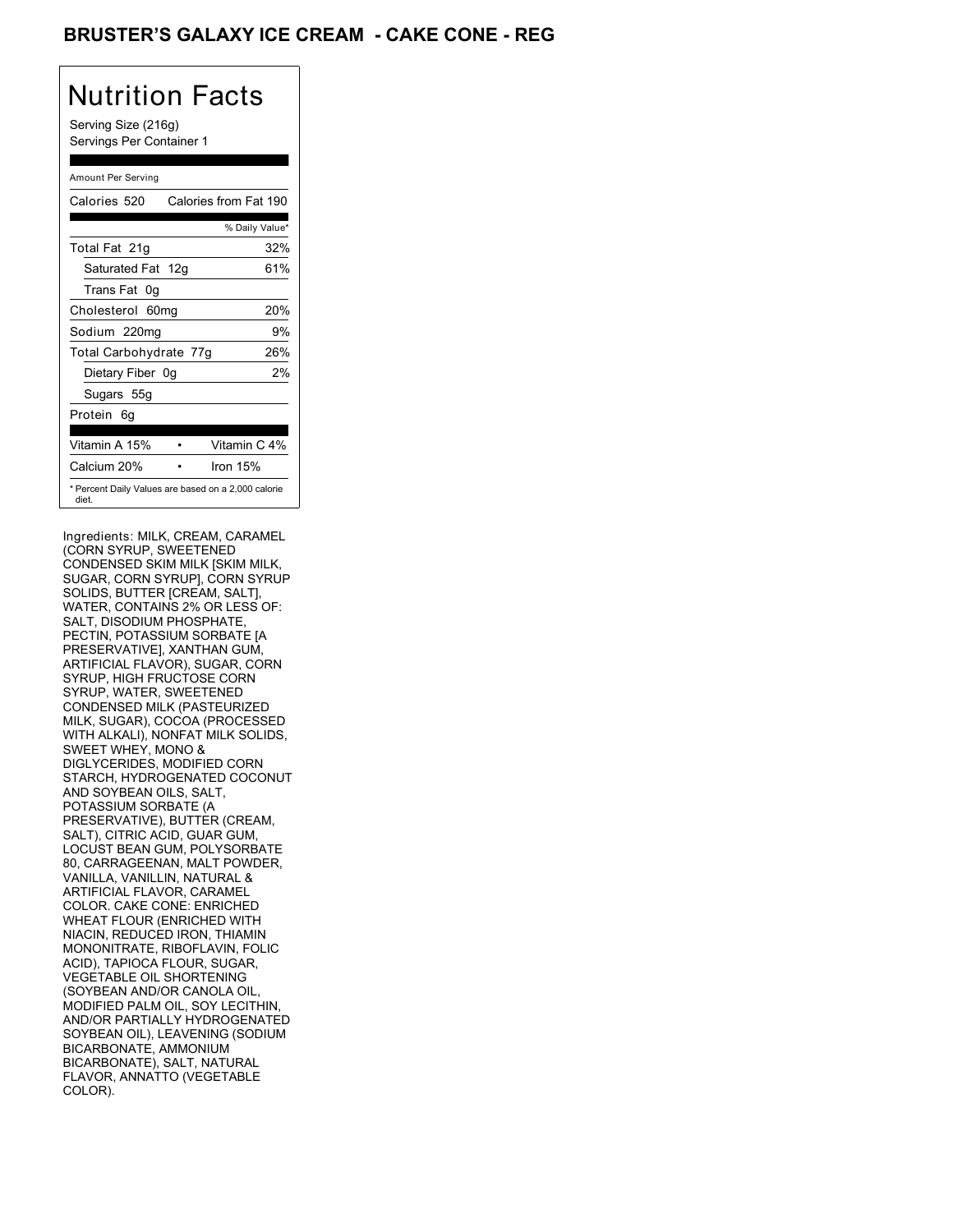## BRUSTER'S GALAXY ICE CREAM **- CAKE CONE - LG**

# Nutrition Facts

Serving Size (286g) Servings Per Container 1

#### Amount Per Serving

| Calories 690            | Calories from Fat 250                               |
|-------------------------|-----------------------------------------------------|
|                         | % Daily Value*                                      |
| Total Fat 28g           | 43%                                                 |
| Saturated Fat 16g       | 82%                                                 |
| Trans Fat 0q            |                                                     |
| Cholesterol 80mg        | 27%                                                 |
| Sodium 280mg            | 12%                                                 |
| Total Carbohydrate 101g | 34%                                                 |
| Dietary Fiber <1g       | 2%                                                  |
| Sugars 74g              |                                                     |
| Protein 8q              |                                                     |
| Vitamin A 20%           | Vitamin C 6%                                        |
| Calcium 25%             | Iron $20%$                                          |
| diet.                   | * Percent Daily Values are based on a 2,000 calorie |

Ingredients: MILK, CREAM, CARAMEL (CORN SYRUP, SWEETENED CONDENSED SKIM MILK [SKIM MILK, SUGAR, CORN SYRUP], CORN SYRUP SOLIDS, BUTTER [CREAM, SALT], WATER, CONTAINS 2% OR LESS OF: SALT, DISODIUM PHOSPHATE, PECTIN, POTASSIUM SORBATE [A PRESERVATIVE], XANTHAN GUM, ARTIFICIAL FLAVOR), SUGAR, CORN SYRUP, HIGH FRUCTOSE CORN SYRUP, WATER, SWEETENED CONDENSED MILK (PASTEURIZED MILK, SUGAR), COCOA (PROCESSED WITH ALKALI), NONFAT MILK SOLIDS, SWEET WHEY, MONO & DIGLYCERIDES, MODIFIED CORN STARCH, HYDROGENATED COCONUT AND SOYBEAN OILS, SALT, POTASSIUM SORBATE (A PRESERVATIVE), BUTTER (CREAM, SALT), CITRIC ACID, GUAR GUM, LOCUST BEAN GUM, POLYSORBATE 80, CARRAGEENAN, MALT POWDER, VANILLA, VANILLIN, NATURAL & ARTIFICIAL FLAVOR, CARAMEL COLOR. CAKE CONE: ENRICHED WHEAT FLOUR (ENRICHED WITH NIACIN, REDUCED IRON, THIAMIN MONONITRATE, RIBOFLAVIN, FOLIC ACID), TAPIOCA FLOUR, SUGAR, VEGETABLE OIL SHORTENING (SOYBEAN AND/OR CANOLA OIL, MODIFIED PALM OIL, SOY LECITHIN, AND/OR PARTIALLY HYDROGENATED SOYBEAN OIL), LEAVENING (SODIUM BICARBONATE, AMMONIUM BICARBONATE), SALT, NATURAL FLAVOR, ANNATTO (VEGETABLE COLOR).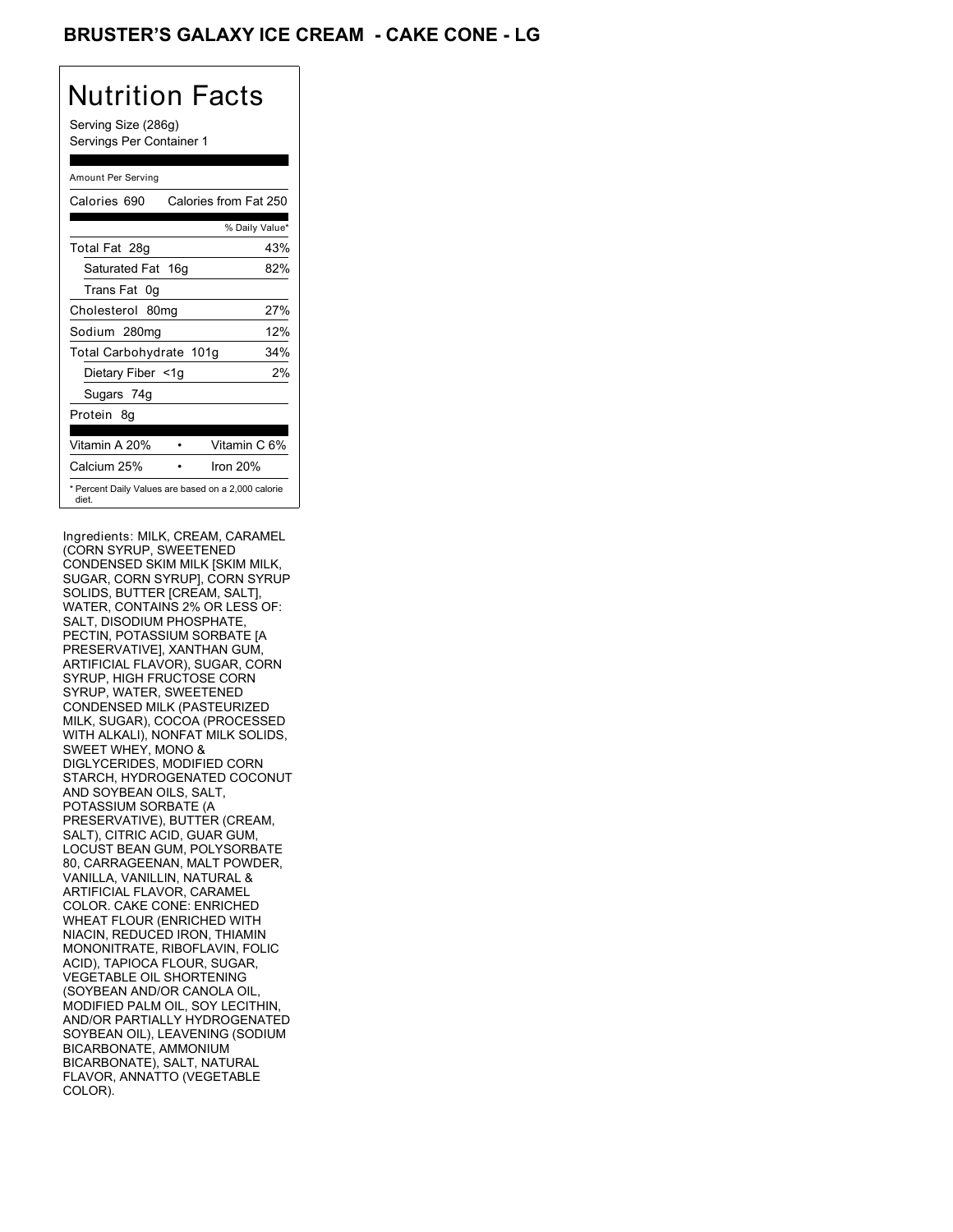## BRUSTER'S GALAXY ICE CREAM - WAFFLE CONE - SM

## Nutrition Facts

Serving Size (170g) Servings Per Container 1

#### Amount Per Serving

| Calories 460                                                 | Calories from Fat 150 |                |
|--------------------------------------------------------------|-----------------------|----------------|
|                                                              |                       | % Daily Value* |
| Total Fat 17g                                                |                       | 26%            |
| Saturated Fat 9q                                             |                       | 45%            |
| Trans Fat 0q                                                 |                       |                |
| Cholesterol 50mg                                             |                       | 16%            |
| Sodium 135mg                                                 |                       | 6%             |
| Total Carbohydrate 71g                                       |                       | 24%            |
| Dietary Fiber 0g                                             |                       | $1\%$          |
| Sugars 47g                                                   |                       |                |
| Protein 6q                                                   |                       |                |
| Vitamin A 10%                                                |                       | Vitamin C 2%   |
| Calcium 15%                                                  | Iron 10%              |                |
| * Percent Daily Values are based on a 2,000 calorie<br>diet. |                       |                |

Ingredients: MILK, CREAM, CARAMEL (CORN SYRUP, SWEETENED CONDENSED SKIM MILK [SKIM MILK, SUGAR, CORN SYRUP], CORN SYRUP SOLIDS, BUTTER [CREAM, SALT], WATER, CONTAINS 2% OR LESS OF: SALT, DISODIUM PHOSPHATE, PECTIN, POTASSIUM SORBATE [A PRESERVATIVE], XANTHAN GUM, ARTIFICIAL FLAVOR), SUGAR, CORN SYRUP, HIGH FRUCTOSE CORN SYRUP, WATER, SWEETENED CONDENSED MILK (PASTEURIZED MILK, SUGAR), COCOA (PROCESSED WITH ALKALI), NONFAT MILK SOLIDS, SWEET WHEY, MONO & DIGLYCERIDES, MODIFIED CORN STARCH, HYDROGENATED COCONUT AND SOYBEAN OILS, SALT, POTASSIUM SORBATE (A PRESERVATIVE), BUTTER (CREAM, SALT), CITRIC ACID, GUAR GUM, LOCUST BEAN GUM, POLYSORBATE 80, CARRAGEENAN, MALT POWDER, VANILLA, VANILLIN, NATURAL & ARTIFICIAL FLAVOR, CARAMEL COLOR. WAFFLE CONE: ENRICHED BLEACHED WHEAT FLOUR (ENRICHED WITH NIACIN, REDUCED IRON, THIAMIN MONONITRATE, RIBOFLAVIN, FOLIC ACID), SUGAR, VEGETABLE SHORTENING (PARTIALLY HYDROGENATED SOYBEAN AND COTTONSEED OILS), WHOLE EGG, ARTIFICIAL FLAVOR (INCLUDING MALTODEXTRIN, MODIFIED CORNSTARCH, BUTTER, BUTTERMILK), DEXTROSE, SOY LECITHIN, ARTIFICIAL VANILLA FLAVOR.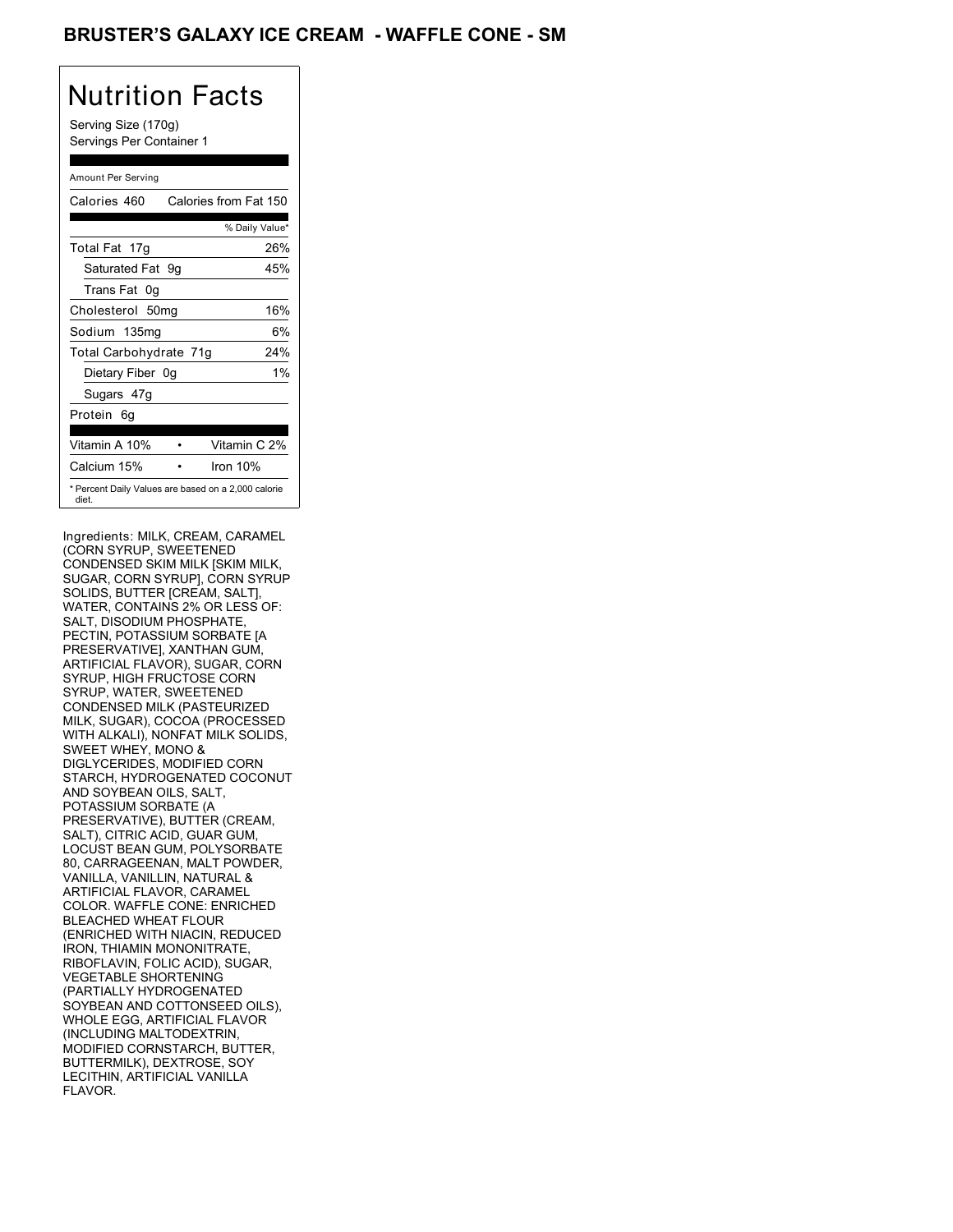## BRUSTER'S GALAXY ICE CREAM - WAFFLE CONE - REG

# Nutrition Facts

Serving Size (240g) Servings Per Container 1

#### Amount Per Serving

| Calories 620                                                 | Calories from Fat 220 |
|--------------------------------------------------------------|-----------------------|
|                                                              | % Daily Value*        |
| Total Fat 24g                                                | 37%                   |
| Saturated Fat 13g                                            | 65%                   |
| Trans Fat 0q                                                 |                       |
| Cholesterol 70mg                                             | 23%                   |
| Sodium 210mg                                                 | 9%                    |
| Total Carbohydrate 95g                                       | 32%                   |
| Dietary Fiber 0g                                             | 2%                    |
| Sugars 65g                                                   |                       |
| Protein 8q                                                   |                       |
| Vitamin A 15%                                                | Vitamin C 4%          |
| Calcium 20%                                                  | Iron $15%$            |
| * Percent Daily Values are based on a 2,000 calorie<br>diet. |                       |

Ingredients: MILK, CREAM, CARAMEL (CORN SYRUP, SWEETENED CONDENSED SKIM MILK [SKIM MILK, SUGAR, CORN SYRUP], CORN SYRUP SOLIDS, BUTTER [CREAM, SALT], WATER, CONTAINS 2% OR LESS OF: SALT, DISODIUM PHOSPHATE, PECTIN, POTASSIUM SORBATE [A PRESERVATIVE], XANTHAN GUM, ARTIFICIAL FLAVOR), SUGAR, CORN SYRUP, HIGH FRUCTOSE CORN SYRUP, WATER, SWEETENED CONDENSED MILK (PASTEURIZED MILK, SUGAR), COCOA (PROCESSED WITH ALKALI), NONFAT MILK SOLIDS, SWEET WHEY, MONO & DIGLYCERIDES, MODIFIED CORN STARCH, HYDROGENATED COCONUT AND SOYBEAN OILS, SALT, POTASSIUM SORBATE (A PRESERVATIVE), BUTTER (CREAM, SALT), CITRIC ACID, GUAR GUM, LOCUST BEAN GUM, POLYSORBATE 80, CARRAGEENAN, MALT POWDER, VANILLA, VANILLIN, NATURAL & ARTIFICIAL FLAVOR, CARAMEL COLOR. WAFFLE CONE: ENRICHED BLEACHED WHEAT FLOUR (ENRICHED WITH NIACIN, REDUCED IRON, THIAMIN MONONITRATE, RIBOFLAVIN, FOLIC ACID), SUGAR, VEGETABLE SHORTENING (PARTIALLY HYDROGENATED SOYBEAN AND COTTONSEED OILS), WHOLE EGG, ARTIFICIAL FLAVOR (INCLUDING MALTODEXTRIN, MODIFIED CORNSTARCH, BUTTER, BUTTERMILK), DEXTROSE, SOY LECITHIN, ARTIFICIAL VANILLA FLAVOR.